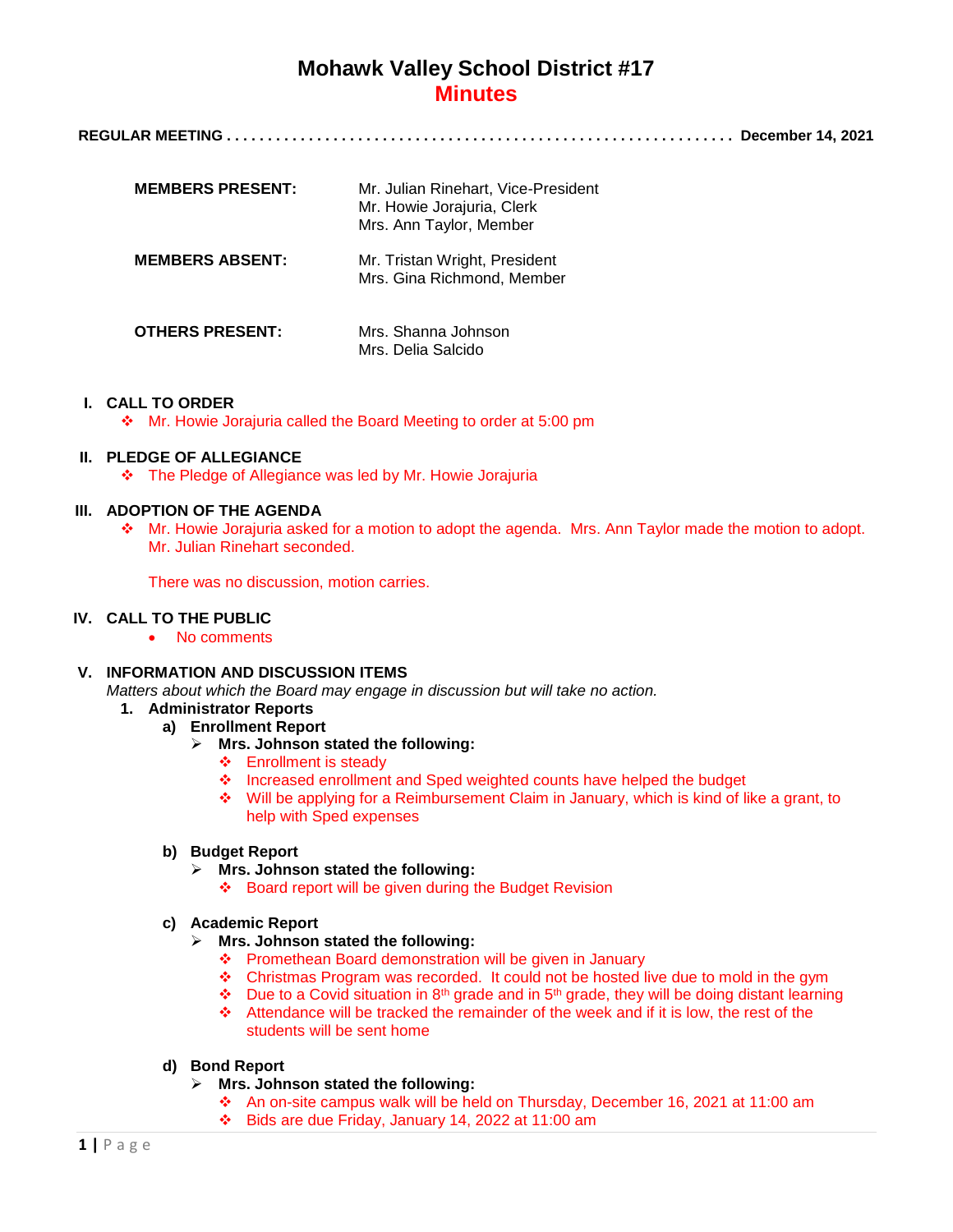- MVS Board will approve contractor on January 18, 2022.
- $\div$  The work is set to begin on May 2022
- Gym HVAC will not be ready until March 2022, but with the mold being removed, we will be able to use in January

# **e) Water Plant Report**

- **Mrs. Johnson stated the following:**
	- ❖ Water plant moving along
	- Wet wells are being installed. Many questions have been raised
	- Electricity has been installed
	- $\div$  Cement has been poured for the tanks
	- Insurance and supply operation cost questions have been answered
	- Wednesday meeting will be on site with Arcadis, Sternco and Taylor

## **f) Maintenance Report**

- **Mrs. Johnson informed the board of the following:**
	- ❖ Maintenance Report was not given

#### **g) General Items**

- **Mrs. Johnson informed the board of the following:**
	- ❖ General Items Report was not given

#### **2. Governing Board Member Comments**

No Comment

# **VI. APPROVAL OF CONSENT AGENDA**

*These items are adoption of a routine nature and those that normally do not require deliberations on the part of the Governing Board. A board member may pull items, which will then be discussed and voted on separately.*

#### **1. Minutes**

a) Minutes of November 9, 2021 – Regular Board Meeting

#### **2. Expense Vouchers**

| b) Expense $#14$ | \$16,415.87  |
|------------------|--------------|
| c) Expense $#15$ | \$196,396.43 |
| d) Expense $#16$ | 882.36       |

#### **3. Payroll Vouchers**

| e) P-10     | \$58,881.81 |
|-------------|-------------|
| f) $P-11$   | \$58,536.09 |
| g) $P-11.1$ | \$40,452.31 |

## **4. Student Activity Reports**

- h) November 2021
- i) Year-to-Date 11/30/2021

#### **5. Bank Account Reconciliations**

j) Student Activities/Revolving Fund/Cafeteria Fund – November 2021

## **6. Other**

Motion: Mr. Howie Jorajuria asked for a motion to accept the consent agenda. Mr. Julian Rinehart made the motion to accept the consent agenda. Mrs. Ann Taylor seconded.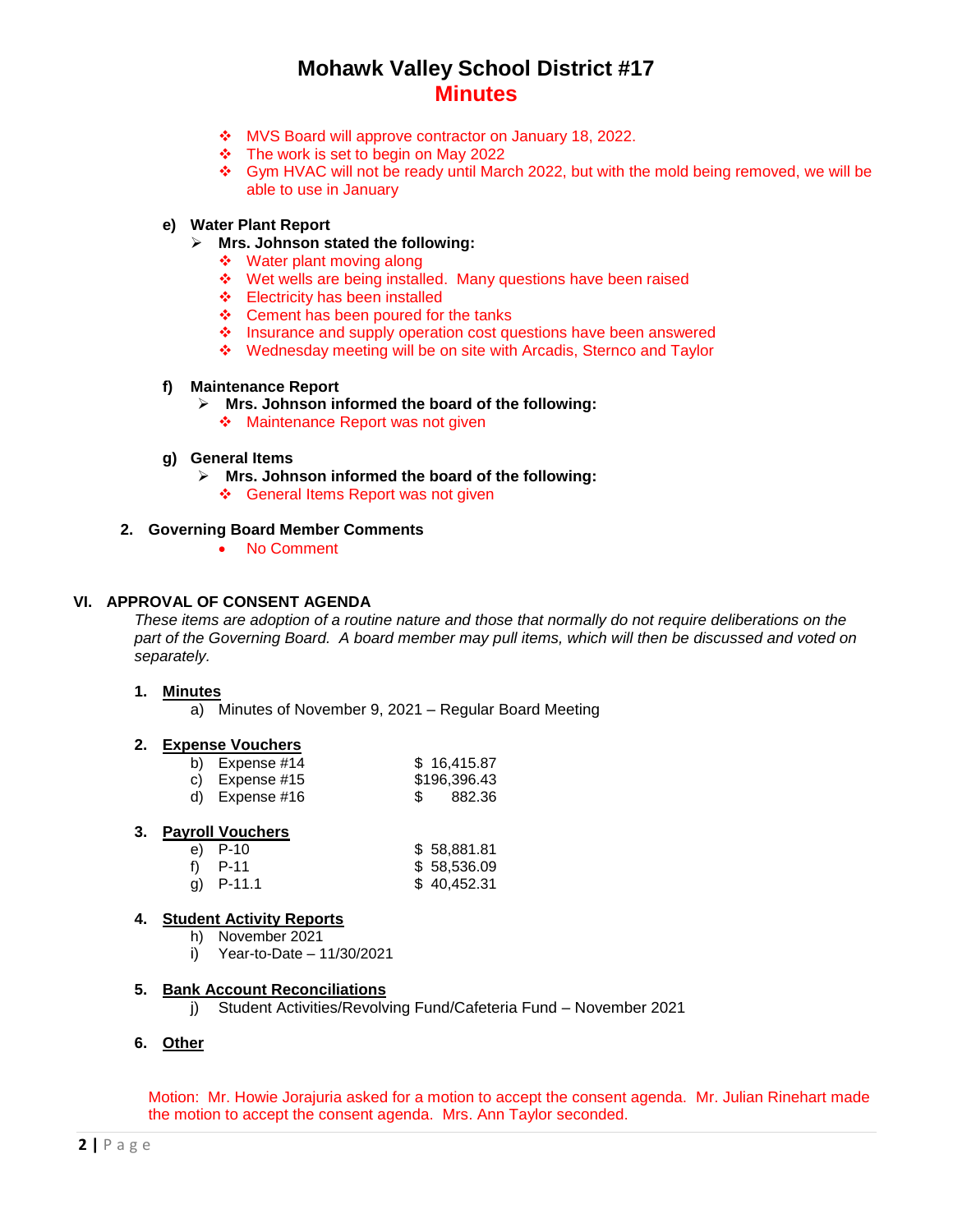# **VII. ACTION ITEMS**

**1. Discussion and Possible Action to Approve FY22 December 15th Revision** Mrs. Johnson stated that this we are in a good place with the budget. With the revision we have \$133,000 cushion. The budget was built on 130 ADM but actual ADM is 143.812. Sped weighted counts also helped the budget. We hope to apply for Reimbursement claim grant for high need students in January which will help the budget.

**Motion:** Mr. Howie Jorajuria asked for a motion to approve the FY22 December 15<sup>th</sup> Revision Mr. Julian Rinehart made the motion to approve. Mrs. Ann Taylor seconded.

There was no discussion. Motion carries.

**2. Discussion and Possible Action to Approve Certified Contract for Elizabeth Arredondo** Mrs. Johnson stated that Mrs. Arredondo was teaching at Wellton School. She will be our interventionist working one on one with students.

**Motion:** Mr. Howie Jorajuria asked to approve Certified Contract for Elizabeth Arredondo. Mrs. Ann Taylor made the motion to approve. Mr. Julian Rinehart seconded.

There was no discussion. Motion carries.

- **3. Action to Adjourn the Regular Governing Board Meeting and Convene into Executive Session to Discuss the Superintendent Evaluation as per A.R.S. 38-431.A.1** Mr. Howie Jorajuria, Vice-President, moved to enter into executive session Pursuant to A.R.S. Section 38.431.03.A.1 to discuss the Superintendent Evaluation at 5:20 pm.
- **4. Discussion and Possible Action to Approve Superintendent Evaluation** Moved back into regular session at 5:24 pm for discussion and possible action to approve Superintendent Evaluation

There were no comments, the board approves of Mrs. Johnson's performance.

**Motion:** Mr. Howie Jorajuria asked for a motion to approve Superintendent Evaluation. Mr. Julian Rinehart made the motion to approve. Mrs. Ann Taylor seconded.

## **5. Future Items**

January 18, 2022 at 5:00 pm – Regular Board Meeting

## **VIII. ADJOURNMENT**

**Motion:** Mr. Howie Jorajuria asked for a motion to adjourn the meeting. Mrs. Ann Taylor made the motion to adjourn. Mr. Julian Rinehart seconded. The meeting was adjourned at 5:25 pm.